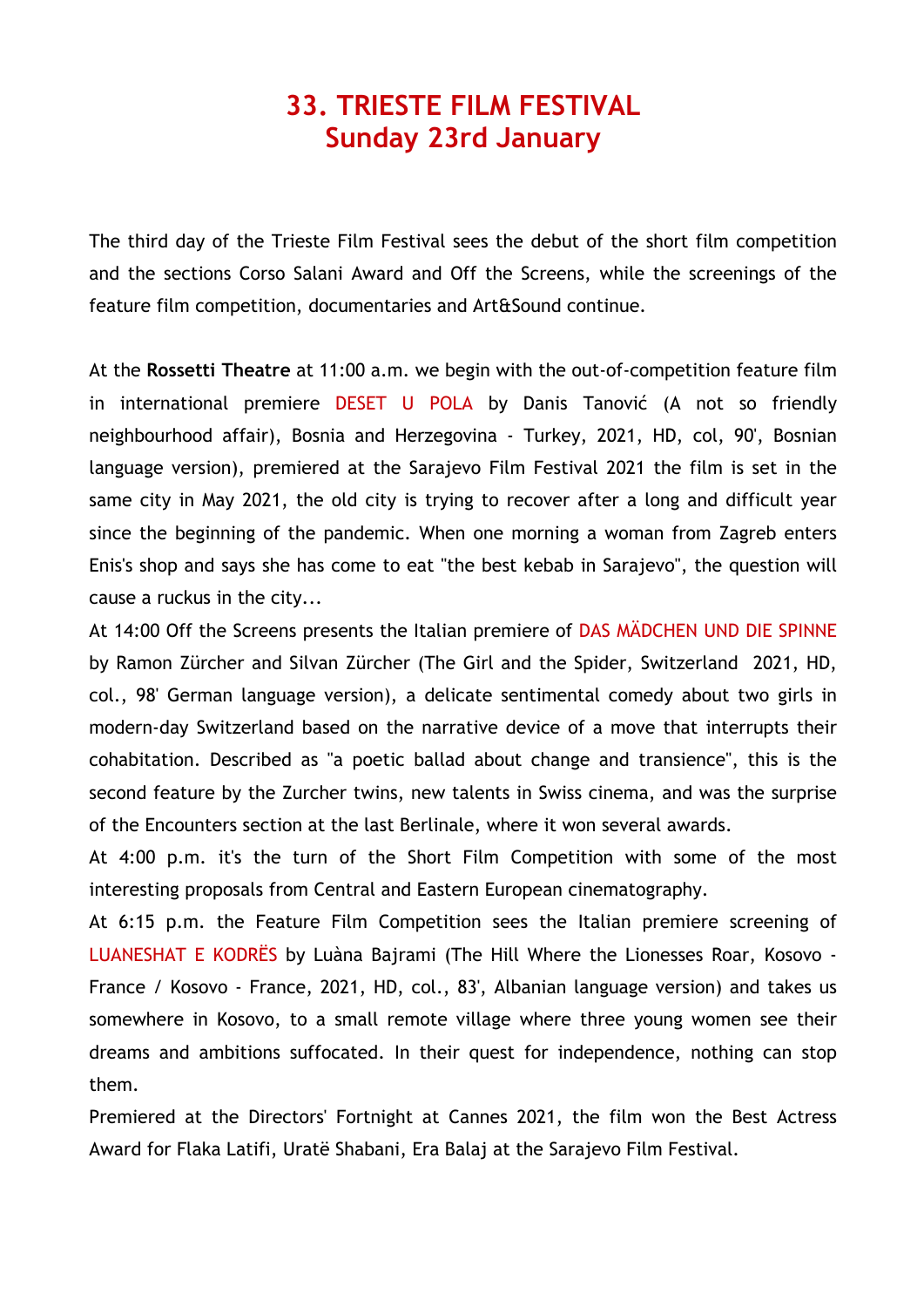At 20:00 the Feature Film Competition presents WOMEN DO CRY by Mina Mileva and Vesela Kazakova (Women Cry, Bulgaria - France, 2021, HD, col., 106' Bulgarian language version), based on a true story where the fragility and absurdity of a contemporary Bulgarian family are portrayed against the backdrop of violent protests against gender equality, the film was presented at the Cannes Film Festival 2021 in the "Un Certain Regard" section.

At 10:00 p.m. the Feature Film Competition presents the international premiere of MRAK Dušan Milić (Darkness, Serbia - Denmark - Bulgaria - Italy - Greece, 2022, HD, col, 104', language: Serbian - English - Italian). In Kosovo after the Balkan war, a family lives under the protection of the KFOR military units, which defend the population only during the day. At night everything changes and fear takes over, stealing their sleep. There is no proof, but something sinister and terrifying is happening, and night after night their fears grow... Mrak is one of the selected projects, and winner of a special mention, at This is It, during the last edition of When East Meets West.

At the **Ambasciatori Cinema** from 10:30 am the Corso Salani Award presents two films: VIAGGIO NEL CREPUSCOLO by Augusto Contento (France - Italy 2021, HD, col. & b-n, 142' Italian language version). Viaggio nel crepuscolo (Journey into the twilight) follows the roads that lead into the cold darkness of Italian decline: of the family, patriarchal society, educational institutions, religion... By mixing fiction and documentary, the film radically deconstructs narrative forms. Bellocchio's films become poetic verses that create new meaning; the same applies to the archives, whose use is no longer functional to narration, but to poetry. Viaggio nel crepuscolo premiered at the last Venice Film Festival. Followed at 2:30 p.m. by DAL PIANETA DEGLI UMANI Giovanni Cioni (Italy - Belgium - France, 2021, HD, col.& b-n, 84', language: Italian - French - English) Dal pianeta degli umani begins in the silence of the Ventimiglia border between Italy and France, a border that is no longer talked about, with thousands of migrants stranded, and it is even worse, this silence, as if nothing were happening. The film begins as a survey and becomes a fantastic fairy tale, narrated by a chorus of frogs. In this fairy tale a scientist experiments with a rejuvenation cure using monkey testicles. Dr Voronoff really existed, and in the 1920s his fame was worldwide. His villa is there, above the border that migrants try to cross. Premiered at the Locarno Film Festival.

At 4:30 pm Art&Sound presents the Italian premiere of MILAN KUNDERA: OD ŽERTU K BEZVÝZNAMNOSTI by Miloslav Šmídmajer (Milan Kundera: from The Joke to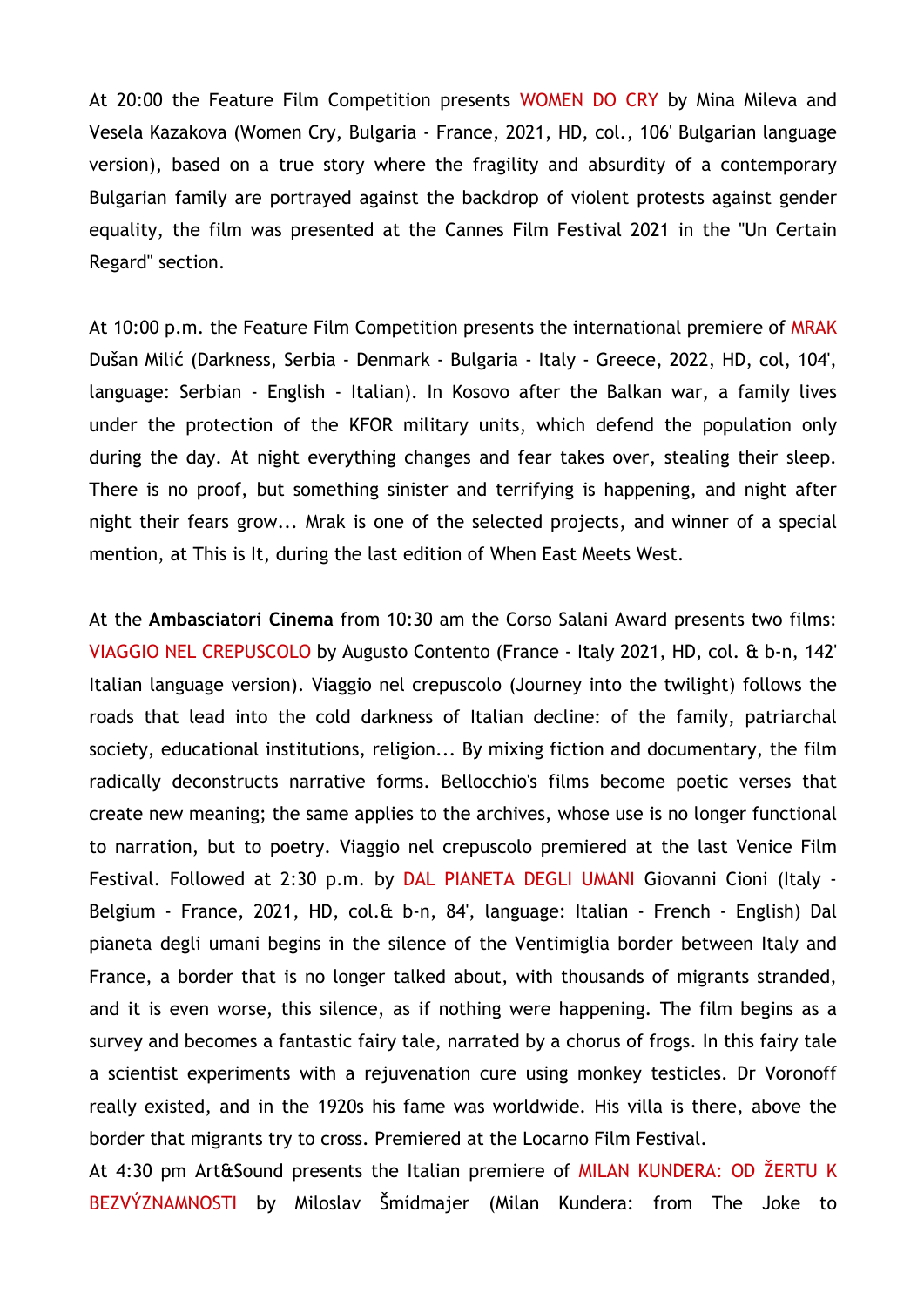Insignificance, Czech Republic, 2021, HD, col. & b-n / b-w, 95' v.o. Czech - French). Milan Kundera is an author shrouded in mystery, he has not given a single interview in 30 years and does not appear in public: we must therefore get to know him through his works.

At 6:30 p.m. we reconvene with the Documentary Competition in Italian premiere with KRAI by Aleksey Lapin (Austria 2021, HD, b-n, 123' language: Russian - German - English - Italian). Russian-born director Aleksey Lapin returns to Jutanovka, his family's home village on the Ukrainian border, where he used to spend the summer, claiming that he came to shoot a historical film that will be set in Jutanovka itself.

At 20:45, Marija Zidar's ODPUŠČANJE (Reconciliation, Slovenia - Serbia - Montenegro - Kosovo, 2021, HD, col, 82', Albanian language version) tells us about an 18-year-old girl killed in a bitter family feud in the Albanian highlands. The grieving father is tormented by pressure from the local bishop and the president of an NGO, who ask him not only to forgive the imprisoned murderer and his family, as Christians, but also to reconcile with them, as the ancient tribal code, Kanun, once required. Best documentary at the last Slovenian Film Festival.

At 10:30 p.m. the last in the competition of the day FILM BALCONOWY by Paweł Łoziński (From the Balcony, Poland, 2021, HD, col., 100', Polish language version), an observational documentary film project. The director observes people from the balcony of his flat in Warsaw, doing what he likes best: observing the world around him. Łoziński devoted more than 2 years, conducting more than 1,000 interviews. The conversations reveal emotions, thoughts, ways of behaving and show a sincere reflection on the human condition. Grand Prix of the Settimana della Critica at the Locarno Festival.

Also on Sunday the **Teatro Miela** is the home of the TSFF DEI PICCOLI. Before the theatre, however, a walk in the harbour, a hidden treasure, is proposed for children in search of the hidden treasure in the Old Port! Imagine action and scenes from the movies with industrious sailors, a power station that energizes the port and makes the cranes move, a drawbridge over the Grand Canal and many other surprises. Many clues with which children will put together a colourful puzzle.

At 11:00 a.m. MY FIRST TIME AT THE CINEMA! by Igor Prassel of Animateka presents a selection of short films of 40 minutes each aimed at children aged 2 and over. Carefully selected films, without dialogues, funny and engaging. Auteur shorts and episodes from internationally successful series: colourful animals, fantastic creatures and drawn puppets await you at the cinema for a special journey!